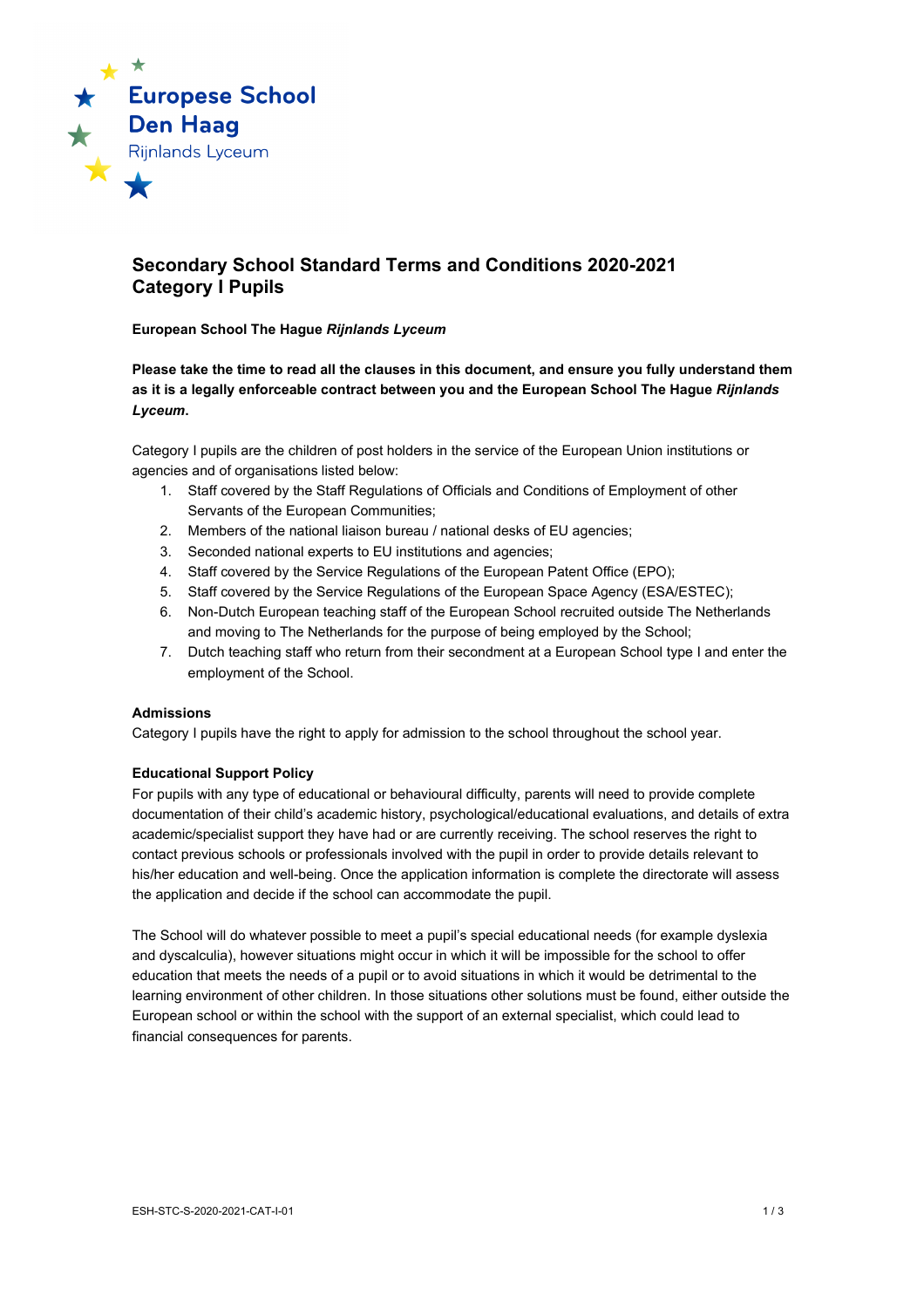

### **Annual School Fees**

The European School The Hague (ESH) is a partially-subsidised European School (Type II Accredited European School). As the subsidies received from the Dutch government for ESH represent only a part of the costs needed to run the school, ESH charges school fees.

The school fee is set yearly by the Rijnlands foundation. The amount of the school fee is equal to the EU contribution per EU staff pupil as laid down in the Commission Decision education allowance decided by the European Commission *01-08-2013 C (2013) 4886 final.*

Staff covered by the Staff Regulations of Officials and Conditions of Employment of other Servants of the European Communities (e.g.Europol, Eurojust and the European Commission Staff Members) are exempted from paying school fees in accordance with the Commission's decision. ESH will receive the financial contribution directly from the Commission.

All other parents referred to in our Admission Rules under Category I will pay the school fee, or the school fee will be paid for them.

### **Secondary School Fees 2020-2021 €10.218,00**

These fees are payable in return for education provided at The European School The Hague as specified in the annual School Guide.

# **Please note: The above mentioned amounts do not include daily bus transport, canteen lunches, after school activities, residential trips or the rent of lockers.**

**Payment Options** – to be selected upon receipt of the invoice via Wis-Collect (online payment system)

- 1. One payment after receipt of an invoice: to be paid within 30 days of receipt.
- 2. Payment in instalments: this is offered in the form of 4 payments via iDEAL on approximately the  $30<sup>th</sup>$  of June 2020,  $30<sup>th</sup>$  of September 2020,  $30<sup>th</sup>$  of November 2020 and  $31<sup>st</sup>$  of January 2021 respectively. Each payment will represent 25% of the total amount for school fees.

#### **Bank Details**

| Name of Bank: ING Bank |                                                           |
|------------------------|-----------------------------------------------------------|
| IBAN:                  | NL85 INGB 0669461741                                      |
| BIC:                   | INGBNL2A                                                  |
|                        | In the name of: Stichting Het Rijnlands Lyceum, Wassenaar |

School fees must be paid in advance. Failure to pay the fees will result in legal proceedings against the debtor. Certificates, transcripts and diplomas will be withheld and the school will start an expulsion procedure, until debts are cleared. Any non-payment of fees will be placed in the hands of an official debt collector and all costs charged to the parent/guardian. Failure to pay fees from the previous academic year(s) will result in an automatic refusal of a school place for subsequent years.